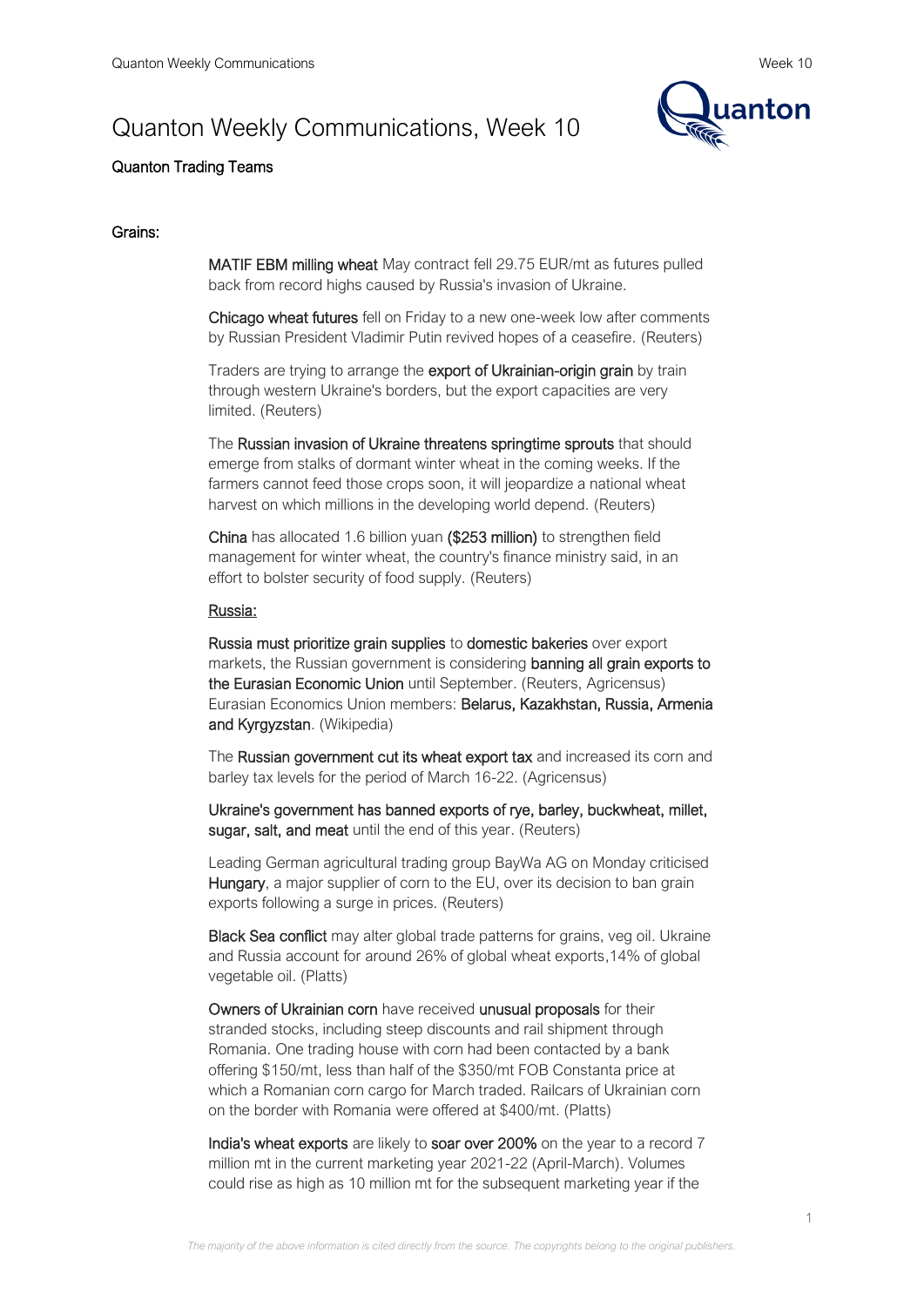war leads to stricter sanctions on Russia. Indian wheat is offered at around \$310-\$320/mt currently, and the prices may go up to \$350/mt over the next few weeks, market participants said. (Platts)

Tunisia's state grain buyer Office des Cereales (ODC) has booked 125,000 mt of milling wheat at an average price of \$500.64/mt. (Agricensus)

Wet weather conditions are forecast to continue in southern Brazil and in Argentina's central belt. (Agricensus)

Euronext COT data shows French wheat highest net long position in at least five years. (Agricensus)

European wheat exports reached 155,058 mt in the week ending March 7, almost doubling on the previous week as global demand switches away from the Black Sea. (Agricensus)

Australian wheat exports in January set another record for the month, with the lion's share of the volume led by China. (Agricensus)

#### Oilseeds:

Indonesia's palm oil exports, including refined products such as oleochemical, were 2.18 million tonnes in January, down 23.8% from the same month last year. Companies must sell 30% of planned exports at home for 6 months. (Reuters)

Indonesia's palm oil price should not be dictated by the external market, its trade minister said on Thursday, backing his decision to expand palm oil export curbs at a time of surging global prices from a global supply crunch. (Reuters)

Global palm oil production this season is expected to rise by 2.7 million tonnes from a year earlier. (Reuters)

The European Bank for Reconstruction and Development (EBRD) has issued a long-term loan to Bunge's Turkey-based crusher. (Agricensus)

### Coffee:

Traders and exporters said most shipping companies had suspended delivery services to Russia, while Russia-based clients struggled to make payments and send documents and invoices via banks. (Commodity 3)

### Cocoa:

Above-average rain in parts of Ivory Coast's cocoa-growing regions last week could boost the size and quality of the upcoming April-to-September mid-crop. (Reuters)

# Sugar:

A sharp fuel price hike effective on Friday in Brazil could drive a sizeable reduction in the amount of sugar the country - the world's largest supplier will ship abroad during the new crop season that starts in April. (Reuters)

In Brazil, sugarcane is planted over April-June when **ammonium nitrate** is applied to it, and almost 100% supply comes from Russia. (Platts)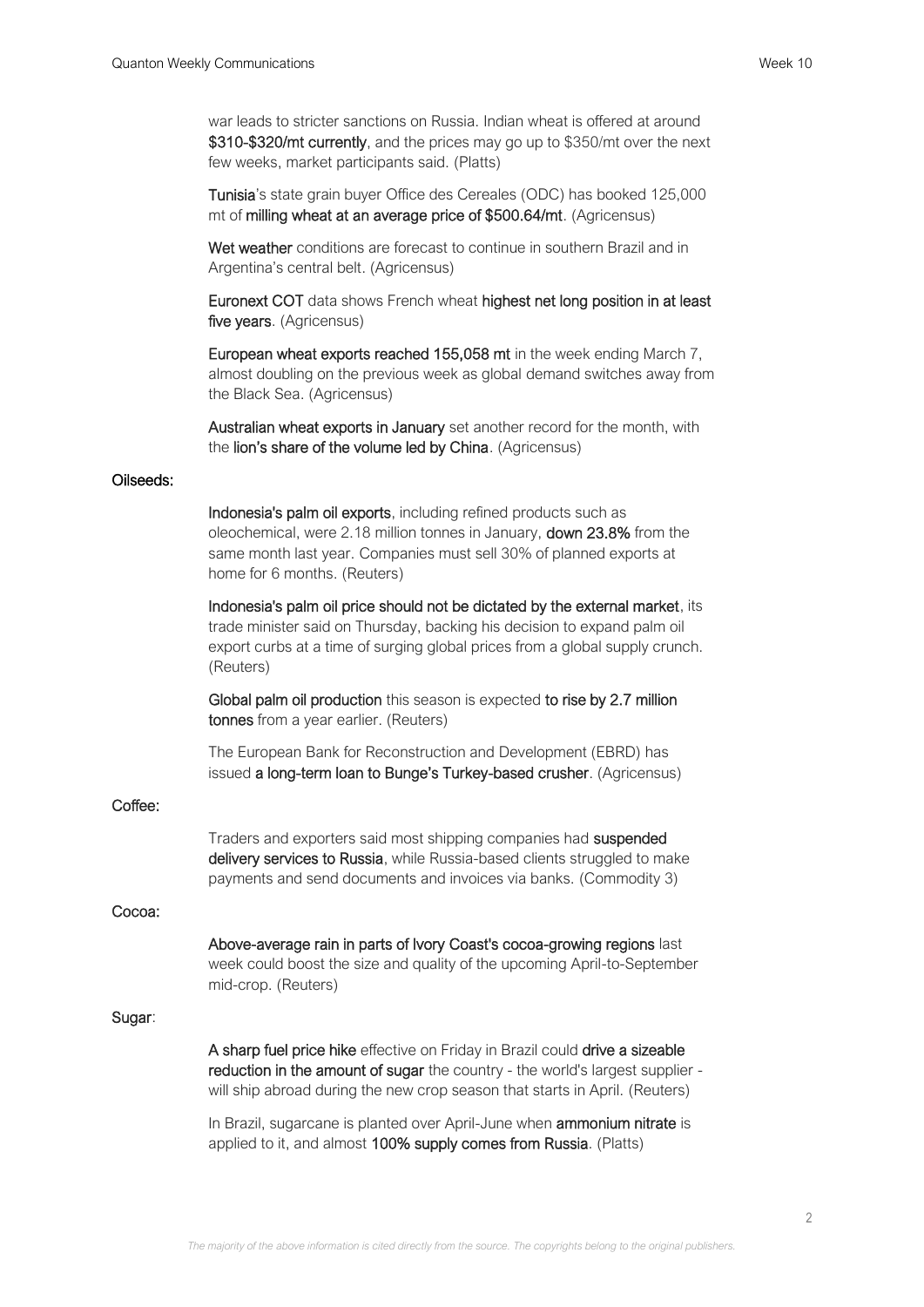# Indian sugar mills signed contracts to export 550,000 tonnes of the

sweetener in recent days, as surging global prices and a weak rupee made overseas sales lucrative. (Reuters)

A global deficit in sugar supplies in the 2021/22 season is expected to reduce by 42% due to a better than expected sugar production in India. (StoneX, Reuters)

# World:

International food and feed prices could rise by up to 20% as a result of the conflict in Ukraine, triggering a jump in global malnourishment. (Reuters)

Dairy cooperative Arla Foods said it would suspend its business in Russia after the country's invasion of Ukraine. (Reuters)

Cargill is scaling back its business activities in Russia and has stopped investments in the country. (Reuters)

Ukraine must sow as many crops as possible this spring, despite the Russian invasion. (Reuters)

Russia has banned exports of certain types of forestry and wood products to countries that have imposed sanctions against it over the conflict in Ukraine, the economy ministry said on Thursday, without specifying the products. (Reuters)

Germany could reduce its reliance on Russian gas imports by increasing its domestic production at fields concentrated in the north of the country, the head of a gas lobby said on Thursday. (Reuters)

Ukraine's government will create a food reserve big enough to feed the country's people and armed forces during the Russian invasion, Prime Minister Denys Shmygal said late on Wednesday, according to the government press service. (Reuters)

Ghana's consumer price inflation accelerated to 15.7% year-on-year in February, far outside the government's targeted band of 8% plus or minus 2. Ghana bakers feel the heat of rising inflation. (Reuters)

China will buy 38,000 tonnes of pork for its central state reserves this Thursday. (Reuters)

British baker and fast food chain Greggs is facing cost inflation across its business of 6% to 7% in 2022 due to the rising cost of raw materials. (Reuters)

Surging food prices sent the **inflation rate** in urban parts of **Egypt** to the highest level since mid-2019. 17.6% increase in food and beverage is the biggest single component of the inflation basket. On a monthly basis, inflation was 1.6%. (Bloomberg)

#### Fertilisers:

Six South American nations are proposing the exclusion of fertilizer from sanctions on Russia, a major world producer whose invasion of Ukraine has disrupted supplies, Brazil's Agriculture Minister Tereza Cristina Dias said on Thursday. (Reuters)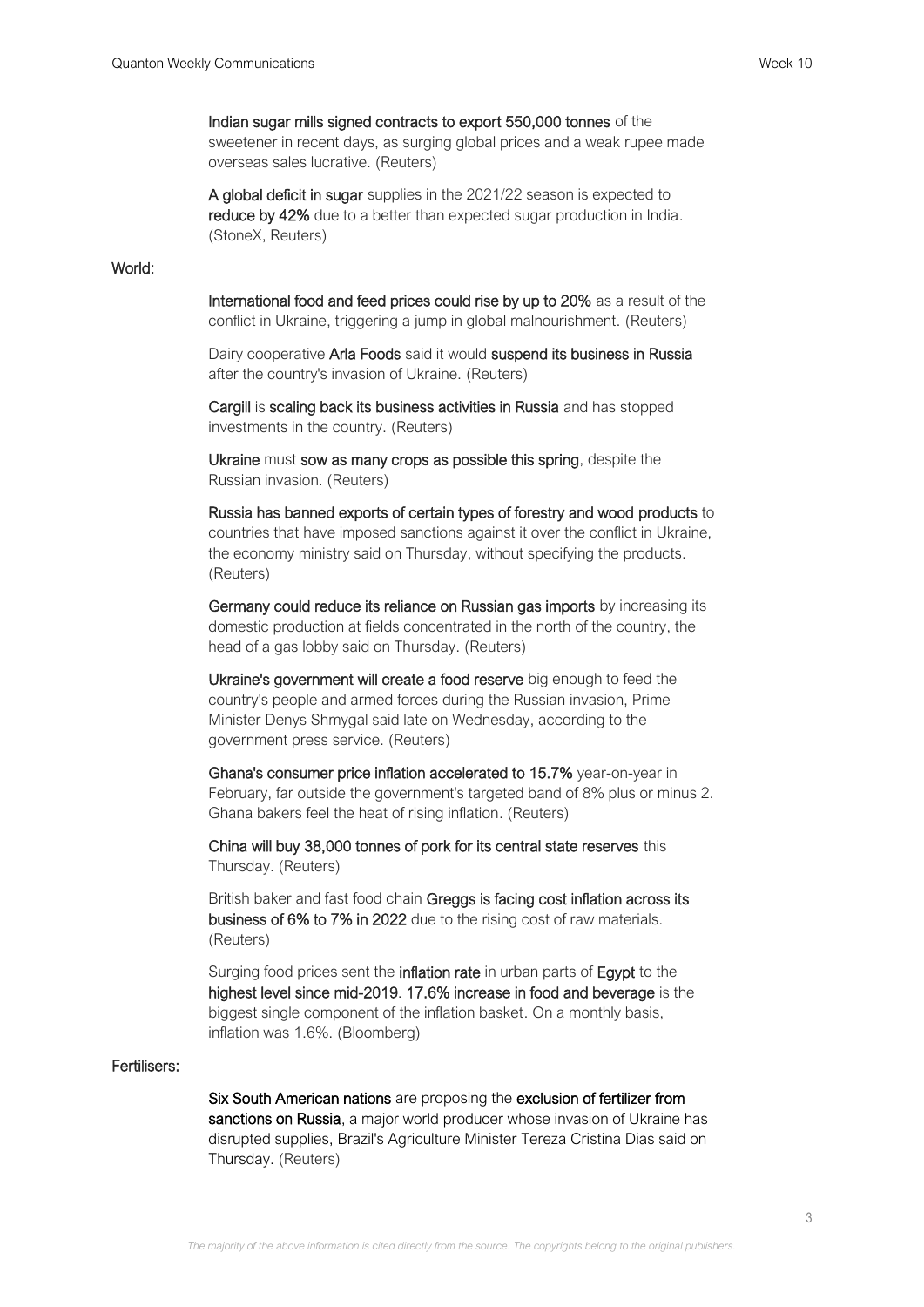Global food prices will rise further if western nations intensify economic pressure on Russia, a major global fertilizer producer, President Vladimir Putin said. (Reuters)

Russia accounts for 15% of global trade in nitrogenous fertilizers and 17% of global potash fertilizer exports. China accounts for between 25%-33% of global phosphate exports annually. (Platts)

The most extreme calculations indicate that if fertilizer is not added to the soil, the crops can be reduced by 50% by the next harvest. (Yara International)

# Freights:

London's marine insurance market has widened the area of waters around the Black Sea and Sea of Azov that it deems high risk as Russia's invasion of Ukraine intensifies and perils to merchant. (Reuters)

Panamax Market: In a market and world with lot of uncertainty we saw this week further day of gains for the Panamax Market will all routes yielding considerable returns. North appeared well supported with improved numbers reported especially for the shorted duration trips, further South something of slower day but with SE Asia rates seeing sizeable jump Owner's offer were said to difficult to nail down. Further North in the Pacific, talk of some strong numbers being concluded on the North Pacific runs for well described tonnage on good delivery positions, continued to improve sentiments and feeling here.

Panamax Index – 3187 (up 12.61 % over last week)

Panamax 4 TC – 27,349 (up 13.25 % over last week)

**Panamax 5 TC** – 28,685 (up 12.63 % over last week)

P2A(Continent / Far East) – 35,045 (up 4.64 % over last week)

**P6A (Singapore/ ECSA RV)** – 28,555 (up 4.55 % over last week)

Supramax Market: The Supramax market continue to surge despite changing and challenging environment. Owners remain cautious regarding trading CIS. However, there were talks about Ultra fixing CIS China coal round at USD 80,000. From Atlantic, 55,000 dwt was covered for Med to Conakry at USD 16,000. 60,000 dwt open Vera Cruz concluded a trip from SW Pass redelivery Rotterdam with grains at USD 31,000. Clinker run to West Africa were done at USD 27,000 levels. From the Pacific, Ultramax open Gresik covered Indonesia to Thailand at USD 50,000. Still active talks around 57,000 dwt open East Med was fixed for spot at USD 24,000. 1-year for 58,000 dwt were discussed at high 20s.

BSI 10TC – 32,300 (up 11.92 % over last week)

S1B (Canakkale via Med-Bsea/China-S.Korea) – 19,208 (down 10.89 % over last week)

S4B (Skaw-Passero/ USG) – 14,075 (up 0.65 % over last week)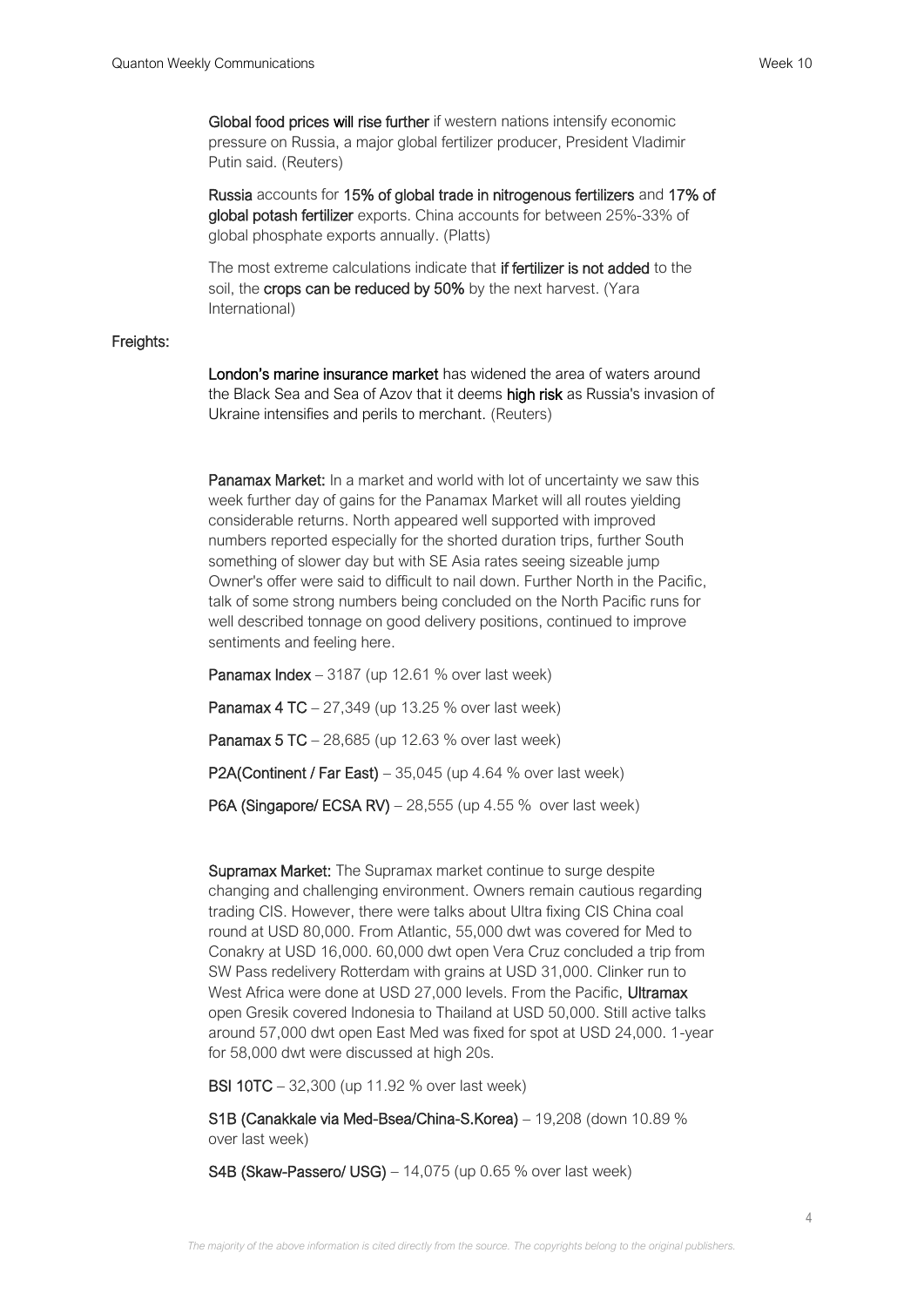BHSI 7 TC – 27,858 (up 6.76 % over last week )

HS1 (Cont med-ECSA) – 13,479 (down 1.43 % over last week)

HS3 (ECSA/Cont-Med) – 27,944 (up 6.36 % over last week)

# Tenders:

Jordan tenders for wheat:

- 120,000 mt, deadline 16 Mar

Japan will tender for wheat:

- 163,276 mt, on 12 Mar

Tunisia bought 125,000 mt soft wheat:

- 491.68 USD/mt, Casillo
- 499.69 USD/mt, Casillo
- 505.68 USD/mt, Casillo
- 508.89 USD/mt, Casillo
- 511.65 USD/mt, Cargill

Tunisia bought 100,000 mt feed barley:

- 484.68 USD/mt, Casillo
- 498.98 USD/mt, Viterra
- 492.49 USD/mt, Viterra
- 494.97 USD/mt, Viterra

Iran GTC bought milling wheat:

- 240,000 mt milling wheat, Europe origin, shipment Mar/Apr

Taiwan bought US milling wheat:

- 50,000 mt, shipment Apr/May

Algeria bought milling wheat:

- 700,000 mt, 485 USD/mt

South Korea's NOFI bough soymeal:

- 50,000 mt, 642.50 USD/mt, Cargill

Iraq Trade Ministry requested funds to cover imports of 2 million mt of strategic reserves.

China sold 526,254 mt of wheat from their state reserves at an average price of 483 USD/mt, up from 435 USD/mt 10 days ago.

<End of document>